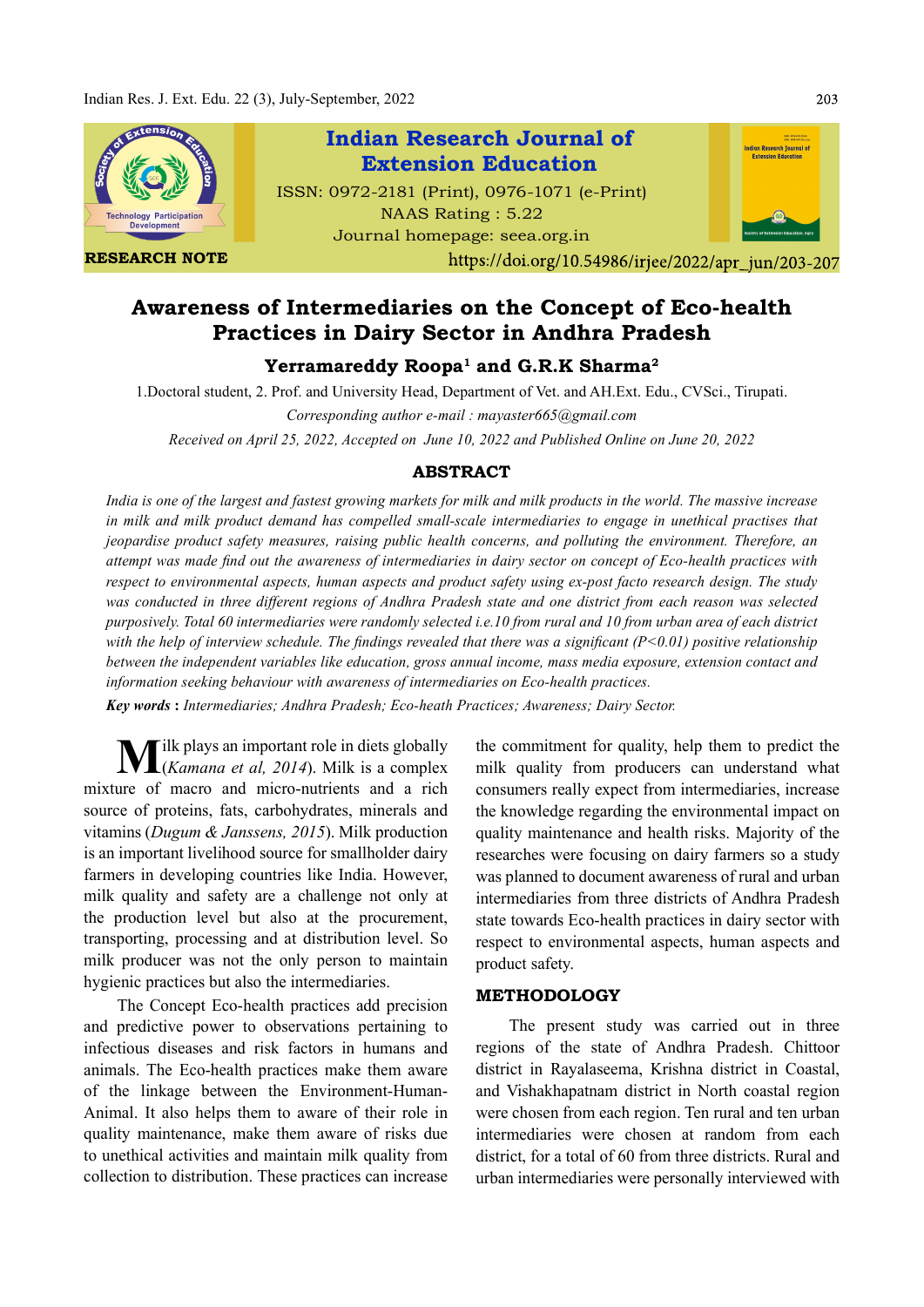the help interview schedule. The intermediaries were categorized based on the value obtained by dividing the maximum possible score with three since they were grouped separately into three categories i.e., low, medium and high level of awareness. The range for low, medium and high level of awareness for Ecohealth practices with respect to environmental aspects was  $4, 4$ -6 and  $>$ 6, for human aspects was it was  $<$ 3, 3-5 and >5 and for product safety was <4, 4-7 and >7 and respectively. The awareness was measured on two point continuum i. e. aware (score 1) and not aware (score 0). The collected data was tabulated and analysed with the help of SPSS version 23.

#### RESULTS AND DISCUSSION

It is evident from Table 1 that the mean percentage of Visakhapatnam district rural and urban intermediaries regarding awareness on Eco-health practices with respect to environmental aspects was 42.22 per cent and 55.55 per cent. As for awareness on Eco-health practices with respect to human aspects as shown in Table 2, the mean percentages of Visakhapatnam rural and urban intermediaries was 12.85 per cent and 18.57 per cent. The mean percentage of Visakhapatnam district rural and urban milk producers in reference to awareness on Eco-health practices with respect to product safety as shown in Table 3 was 22 per cent and 33 per cent.

The data furnished under Table 1 that the mean percentage of Krishna district rural and urban intermediaries regarding awareness on Eco-health practices with respect to environmental aspects was 57.78 per cent and 65.55 per cent. Regarding awareness on Eco-health practices with respect to human aspects as shown in Table 2, the mean percentages of Krishna rural and urban intermediaries was 18.57 per cent and 25.71 per cent. From 3 it was clear that the mean percentage of Krishna rural and urban intermediaries regarding awareness on Eco-health practices with respect to product safety was 37 per cent and 52 per cent.

A glance at Table 1 reveals the mean percentage of Chittoor district rural and urban intermediaries regarding awareness on Eco-health practices with respect to environmental aspects was 62.2 per cent and 68.88 per cent. As for awareness on Eco-health practices with respect to human aspects as shown in Table 2, the mean percentages of Chittoor rural and urban intermediaries was 31.44 per cent and 45.71 per cent. From Table 1 it was clear that the mean percentage of rural and urban intermediaries regarding awareness on Eco-health practices with respect to product safety was 43 per cent and 59 per cent.

The mean percentages for awareness on Ecohealth practices with respect to environmental aspects was above 50 per cent in Krishna and Chittoor district and for product safety only Chittoor district has mean percentage of above 50 per cent. This may be due to medium level of income, lack of awareness on extension services, lack of training programs for intermediaries compared to other stakeholders in dairy sector, and they perceive that it's the duty of intermediaries to produce safe milk. Some of the intermediaries who had awareness may follow unethical activates to keep milk temporarily fresh to prevent financial losses due to spoilage (Naz, 2000). So there is need to educated intermediaries regarding their roles in dairy sector, there is necessity to provide information on standards to follow for supply of safe milk and public health hazards due to adulteration and unethical activities. The results are similar with the results of Dah et al. (2019), Weldekidan et al. (2019) and Lindahl et al. (2018).

It was found from Table 2 that majority of the intermediaries from rural and urban areas of Visakhapatnam (60% & 100%) Krishna (90% &70%) and Chittoor district (80% &60%) had medium level of awareness regarding environmental aspects. With respect to human aspects majority of the urban and rural intermediaries of Visakhapatnam (90% & 90%) and Krishna (80% & 70%) district had low level of awareness, whereas majority of rural and urban intermediaries of Chittoor district (50% & 605) had medium level of awareness. Regarding awareness on Eco-health practices with respect to product safety, majority of the rural and urban intermediaries from Visakhapatnam (80% & 60%) district had low level of awareness. Whereas majority of the rural intermediaries of Krishna (50%) and Chittoor (50%) district had low level of awareness and urban intermediaries had high level of awareness (50% & 50%) respectively. The findings are a bit similar with the findings of  $Dah$  et al. (2019) and Lindahl et al.(2018).

This may be due to the fact that majority of the intermediaries from both rural and urban area assume that milk producer was responsible for milk hygiene. In addition to that lower level of education, income, communication profile and lack of accessibility to market in rural areas compared to urban area was the key factor for low level of awareness. Even though urban area intermediaries had higher awareness score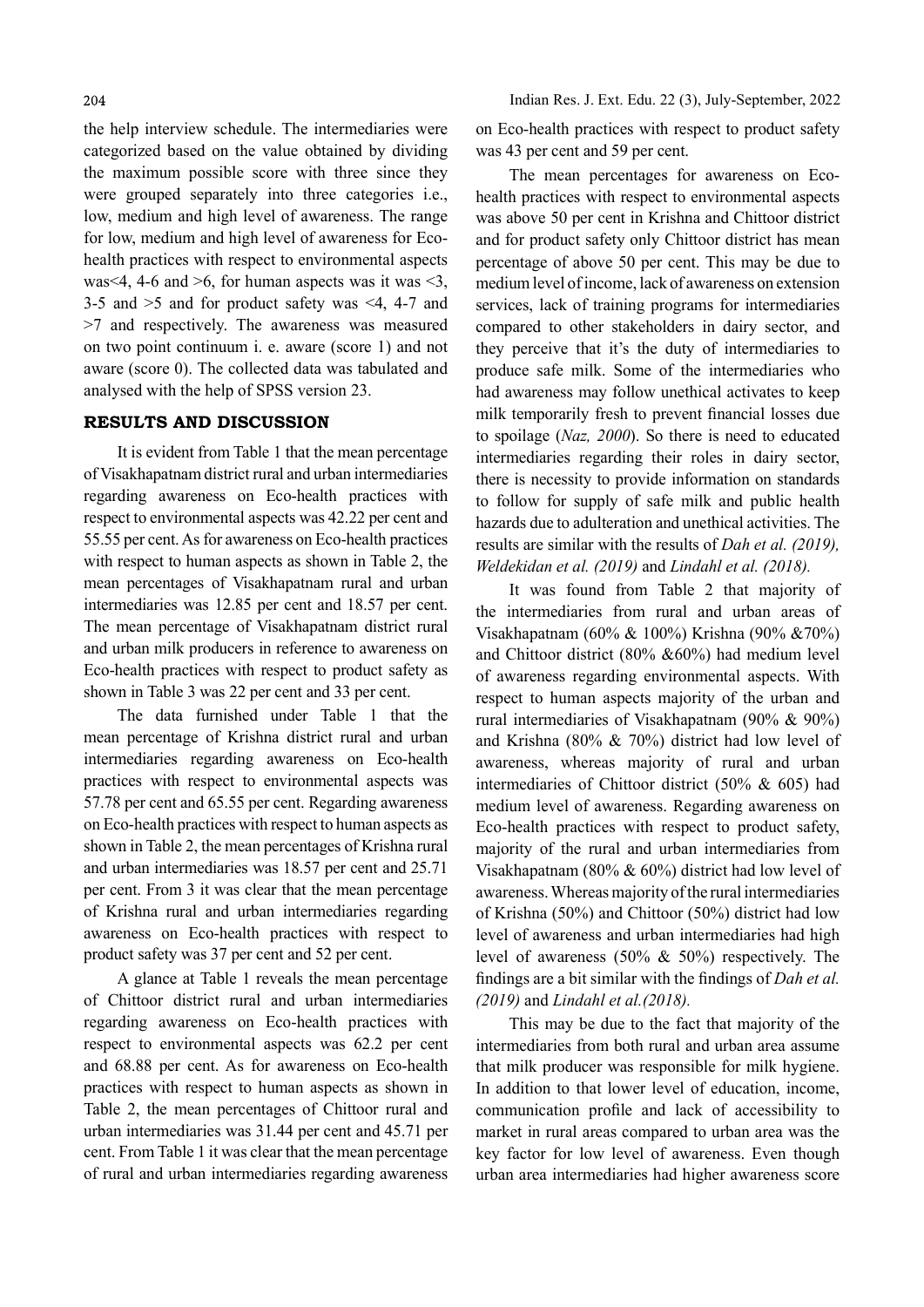| environmental aspects, human and product saftyety aspects                                                                   |       |                                          |                     |       |                                          |                     |                                                                    |                           |                     |
|-----------------------------------------------------------------------------------------------------------------------------|-------|------------------------------------------|---------------------|-------|------------------------------------------|---------------------|--------------------------------------------------------------------|---------------------------|---------------------|
|                                                                                                                             |       | Visakhapatnam                            |                     |       | Krishna                                  |                     |                                                                    | Chittoor                  |                     |
| Awareness about                                                                                                             | area  | Rural Urban<br>area<br>$(n=10)$ $(n=10)$ | Overall<br>$(N=20)$ | area  | Rural Urban<br>area<br>$(n=10)$ $(n=10)$ | Overall<br>$(N=20)$ | Rural<br>area<br>$(n=10)$                                          | Urban<br>area<br>$(n=10)$ | Overall<br>$(N=20)$ |
| Environmental aspects                                                                                                       |       |                                          |                     |       |                                          |                     |                                                                    |                           |                     |
| <b>Biosecurity measures</b>                                                                                                 | 0(0)  | 0(0)                                     | 0(0)                | 1(10) | 2(20)                                    | 3(15)               | 2(20)                                                              | 2(20)                     | 4(20)               |
| Climate change impact on dairy sector                                                                                       | 2(20) | 4(40)                                    | 6(30)               | 4(40) | 6(60)                                    | 10(50)              | 5(50)                                                              | 7(70)                     | 12(60)              |
| Measures for reducing pollution from dairy<br>sectors                                                                       | 0(0)  | 0(0)                                     | 0(0)                | 0(0)  | 1(10)                                    | 1(5)                | 0(0)                                                               | 2(20)                     | 2(10)               |
| Dairy sector's contribution to water pollution                                                                              | 0(0)  | 0(0)                                     | 0(0)                | 0(0)  | 0(0)                                     | 0(0)                | 0(0)                                                               | 1(10)                     | 1(5)                |
| Importance of cleanliness around farm premises                                                                              | 7(70) | 9(90)                                    | 16(80)              |       | 9(90) 10(100) 19(95)                     |                     | 9(90)                                                              | $10(100)$ 19(95)          |                     |
| Are you aware that un hygiene environment can<br>increase vector population which in turn causes<br>problems to humans?     |       |                                          |                     |       |                                          |                     | 8(80) 10(100) 18(90) 10(100)10(100)20(100) 10(100) 10(100) 20(100) |                           |                     |
| Environment has great impact on milk<br>production and human health                                                         | 7(70) |                                          |                     |       |                                          |                     | 9(90) 16(80) 9(90) 10(100) 19(95) 10(100) 10(100) 20(100)          |                           |                     |
| Ill effects on environment due to human<br>activities                                                                       | 7(70) | 9(90)                                    |                     |       |                                          |                     | $16(80)$ 9(90) 10(100) 19(95) 10(100) 10(100) 20(100)              |                           |                     |
| Humans-Animals-Environments interface can<br>also be a source of diseases                                                   | 7(70) | 9(90)                                    |                     |       |                                          |                     | 16(80) 10(100) 10(100) 20(100) 10(100) 10(100) 20(100)             |                           |                     |
| Mean percentage                                                                                                             | 42.22 | 55.55                                    | 48.89               | 57.78 | 65.55                                    | 61.66               | 62.2                                                               | 68.88                     | 65.55               |
| Human aspects                                                                                                               |       |                                          |                     |       |                                          |                     |                                                                    |                           |                     |
| Anthroponotic diseases                                                                                                      | 0(0)  | 0(0)                                     | 0(0)                | 0(0)  | 0(0)                                     | 0(0)                | 0(0)                                                               | 0(0)                      | 0(0)                |
| Zoonotic diseases                                                                                                           | 0(0)  | 0(0)                                     | 0(0)                | 2(20) | 5(50)                                    | 7(35)               | 4(40)                                                              | 6(60)                     | 10(50)              |
| Awareness about correct milking methods                                                                                     | 0(0)  | 0(0)                                     | 0(0)                | 1(10) | 2(20)                                    | 3(15)               | 2(20)                                                              | 5(50)                     | 7(35)               |
| Awareness about general management practices<br>to be followed in milking shed                                              | 6(60) | 8(80)                                    | 14(70)              | 5(50) | 6(60)                                    |                     | 11(55) 10(100) 10(100) 20(100)                                     |                           |                     |
| Symptoms of some commonly occurring<br>diseases in dairy animals                                                            | 2(20) | 3(30)                                    | 5(25)               | 3(30) | 3(30)                                    | 6(30)               | 3(30)                                                              | 4(40)                     | 7(35)               |
| Antimicrobial resistance                                                                                                    | 0(0)  | 0(0)                                     | 0(0)                | 0(0)  | 0(0)                                     | 0(0)                | 0(0)                                                               | 0(0)                      | 0(0)                |
| Hygiene practices to be followed by<br>intermediaries throughout the entire process<br>from milk collection to distribution | 1(10) | 2(20)                                    | 3(15)               | 2(20) | 2(20)                                    | 4(20)               | 3(30)                                                              | 7(70)                     | 10(50)              |
| Mean percentage                                                                                                             |       | 12.85 18.57                              | 15.71               |       | 18.57 25.71                              | 22.14               | 31.44                                                              | 45.71                     | 38.57               |
| Product safety aspects                                                                                                      |       |                                          |                     |       |                                          |                     |                                                                    |                           |                     |
| Basic measures for clean milk production                                                                                    | 2(20) | 4(40)                                    | 6(30)               |       | $4(40)$ $6(60)$ $10(50)$ $5(50)$         |                     |                                                                    | 5(50)                     | 10(50)              |
| Are you aware why experts recommend to<br>discard fore-strips of milk                                                       | 7(70) | 8(80)                                    | 15(75)              |       |                                          |                     | 7(70) 10(100) 17(85) 10(100) 10(100) 20(100)                       |                           |                     |
| Antibiotic withdraw period                                                                                                  | 0(0)  | 0(0)                                     | 0(0)                | 0(0)  | 0(0)                                     | 0(0)                | 0(0)                                                               | 0(0)                      | 0(0)                |
| Diseases that can spread from milk                                                                                          | 0(0)  | 0(0)                                     | 0(0)                | 1(10) | 2(20)                                    | 3(15)               | 2(20)                                                              | 3(30)                     | 5(25)               |
| Maintaining the cold chain of surplus milk                                                                                  | 4(40) | 6(60)                                    | 10(50)              | 5(50) | 5(50)                                    | 10(50)              | 5(50)                                                              | 8(80)                     | 13(65)              |
| Milk testing centers                                                                                                        | 1(10) | 1(10)                                    | 2(10)               | 1(10) | 5(50)                                    | 6(30)               | 2(20)                                                              | 5(50)                     | 7(35)               |
| Various types of milk available in market (eg:<br>skim milk double toned milk etc.)                                         | 1(10) | 3(30)                                    | 4(20)               | 5(50) | 6(60)                                    | 11(55)              | 3(30)                                                              | 7(70)                     | 10(50)              |
| Different types of milk products                                                                                            | 6(60) | 7(70)                                    | 13(65)              |       | 9(90) 10(100) 19(95)                     |                     | 9(90)                                                              | 10(100)                   | 19(95)              |
| Basic quality tests for milk and milk products                                                                              | 0(0)  | 2(20)                                    | 2(10)               | 3(30) | 5(50)                                    | 8(40)               | 4(40)                                                              | 6(60)                     | 10(50)              |
| California mastitis test                                                                                                    | 0(0)  | 2(20)                                    | 2(10)               | 4(20) | 5(50)                                    | 9(45)               | 3(30)                                                              | 5(50)                     | 8(40)               |
| Mean percentage                                                                                                             | 21    | 33                                       | 27                  | 37    | 54                                       | 45.5                | 43                                                                 | 59                        | 51                  |
|                                                                                                                             |       |                                          |                     |       |                                          |                     |                                                                    |                           |                     |

Table 1. Awareness of intermediaries on eco-health practices with respect to

Figure in parenthesis indicate percentage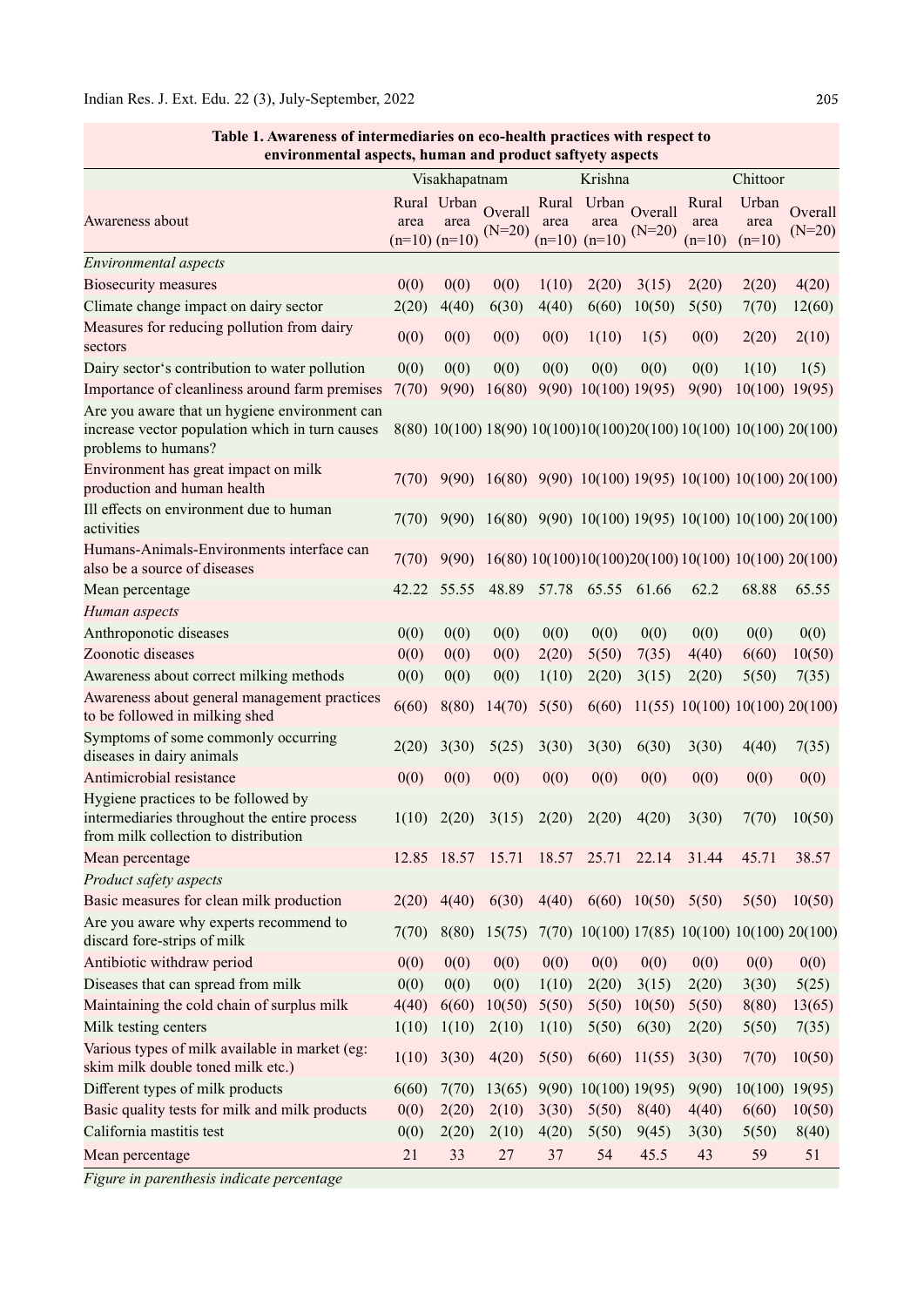Indian Res. J. Ext. Edu. 22 (3), July-September, 2022

Table 2. Distribution of intermediaries according to their awareness score

|                       |                |                        | Visakhapatnam          |                        | Krishna                | Chittoor |                                   |
|-----------------------|----------------|------------------------|------------------------|------------------------|------------------------|----------|-----------------------------------|
| Awareness             | Category       | Rural area<br>$(n=10)$ | Urban area<br>$(n=10)$ | Rural area<br>$(n=10)$ | Urban area<br>$(n=10)$ | $(n=10)$ | Rural area Urban area<br>$(n=10)$ |
| Environmental aspects | Low $(\leq 4)$ | 4(40)                  | 0(0)                   | 0(0)                   | 0(0)                   | 0(0)     | 0(0)                              |
|                       | Medium $(4-6)$ | 6(60)                  | 10(100)                | 9(90)                  | 7(70)                  | 8(80)    | 6(60)                             |
|                       | High $($ >6)   | 0(0)                   | 0(0)                   | 1(10)                  | 3(30)                  | 2(20)    | 4(40)                             |
| Human aspects         | Low $(\leq 3)$ | 9(90)                  | 9(90)                  | 8(80)                  | 7(70)                  | 5(50)    | 4(40)                             |
|                       | Medium $(3-5)$ | 1(10)                  | 1(10)                  | 2(20)                  | 3(30)                  | 5(50)    | 6(60)                             |
|                       | High $(>5)$    | 0(0)                   | 0(0)                   | 0(0)                   | 0(0)                   | 0(0)     | 0(0)                              |
| Product safety        | Low $(\leq 4)$ | 8(80)                  | 6(60)                  | 5(50)                  | 4(40)                  | 5(50)    | 3(30)                             |
|                       | Medium $(4-7)$ | 2(20)                  | 4(40)                  | 3(30)                  | 1(10)                  | 2(20)    | 2(20)                             |
|                       | $High (>=7)$   | 0(0)                   | 0(0)                   | 2(20)                  | 5(50)                  | 3(30)    | 5(50)                             |

Figure in parenthesis indicate percentage

compared to rural areas, but it was not upto mark. So irrespective of location there is a need to increase awareness level of intermediaries regarding Eco-health practices and its importance for public safety.

The data presented in Table 3 reveals the relationship between the independent variables of intermediaries with their awareness on Eco-health practices. The variables such as education, gross annual income, mass media exposure, extension contact and information seeking behaviour has positive and significant relationship with awareness on Eco-health practices in dairy sector at one per cent level.

Education has positive and significant relationship with the awareness level of intermediaries at Ecohealth practices which may suggest that the higher the education levels the higher the awareness regarding Eco-health Practices. Regarding gross annual income, there was a significant positive relationship with the awareness of intermediaries. This may be due to the fact that higher the income returns there will be higher the investment in dairy sector for collecting and distributing of clean and hygienic. Mass media exposure had positive and significant relationship with the awareness of intermediaries with the Eco-health practices which convey that more the mass media exposure more the awareness regarding Eco-health practices

Extension contact has positive and significant relationship with awareness of intermediaries on Eco-health practices which may be due to the fact that continuous contact with extension officials leads to knowledge acquisition. Information seeking behaviour has positive and significant relationship with the dependent variable.

| Table 3. Relationship between the independent       |  |  |  |
|-----------------------------------------------------|--|--|--|
| variables and awareness scores of intermediaries on |  |  |  |
| Eco-health Practices $(N=60)$                       |  |  |  |

| Variables                     | Awareness on Eco-health<br>Practices |
|-------------------------------|--------------------------------------|
| Age                           | $-0.459**$                           |
| Gender                        | $-0.175^{NS}$                        |
| Education                     | $0.911**$                            |
| Family size                   | $-0.233^{NS}$                        |
| Family type                   | $-0.358**$                           |
| Main occupation               | $0.171^{NS}$                         |
| Land holding                  | 0.008Ns                              |
| Experience in dairy sector    | $-0.047^{NS}$                        |
| Gross annual income           | $0.515**$                            |
| Mass media exposure           | $0.872**$                            |
| <b>Extension contact</b>      | $0.843**$                            |
| Information seeking behaviour | $0.874**$                            |

NS-Non significant; \*Significant at 5%;

\*\*Significant at 1%

Intermediaries with higher information seeking behaviour had higher awareness regarding Ecohealth practices. This trend may be due to the fact that formal and informal sources will provide more information. So there is a need to strengthen them.

## **CONCLUSION**

The present research concluded the awareness of intermediaries towards Eco-health practices with respect to and Environmental aspects human aspects and product safety was low in rural areas of Visakhapatnam, Krishna and Chittoor districts compared to urban areas and even in urban areas it was not upto mark. This may be due to the fact that majority of the intermediaries from both rural and urban area assumes that milk producer was responsible